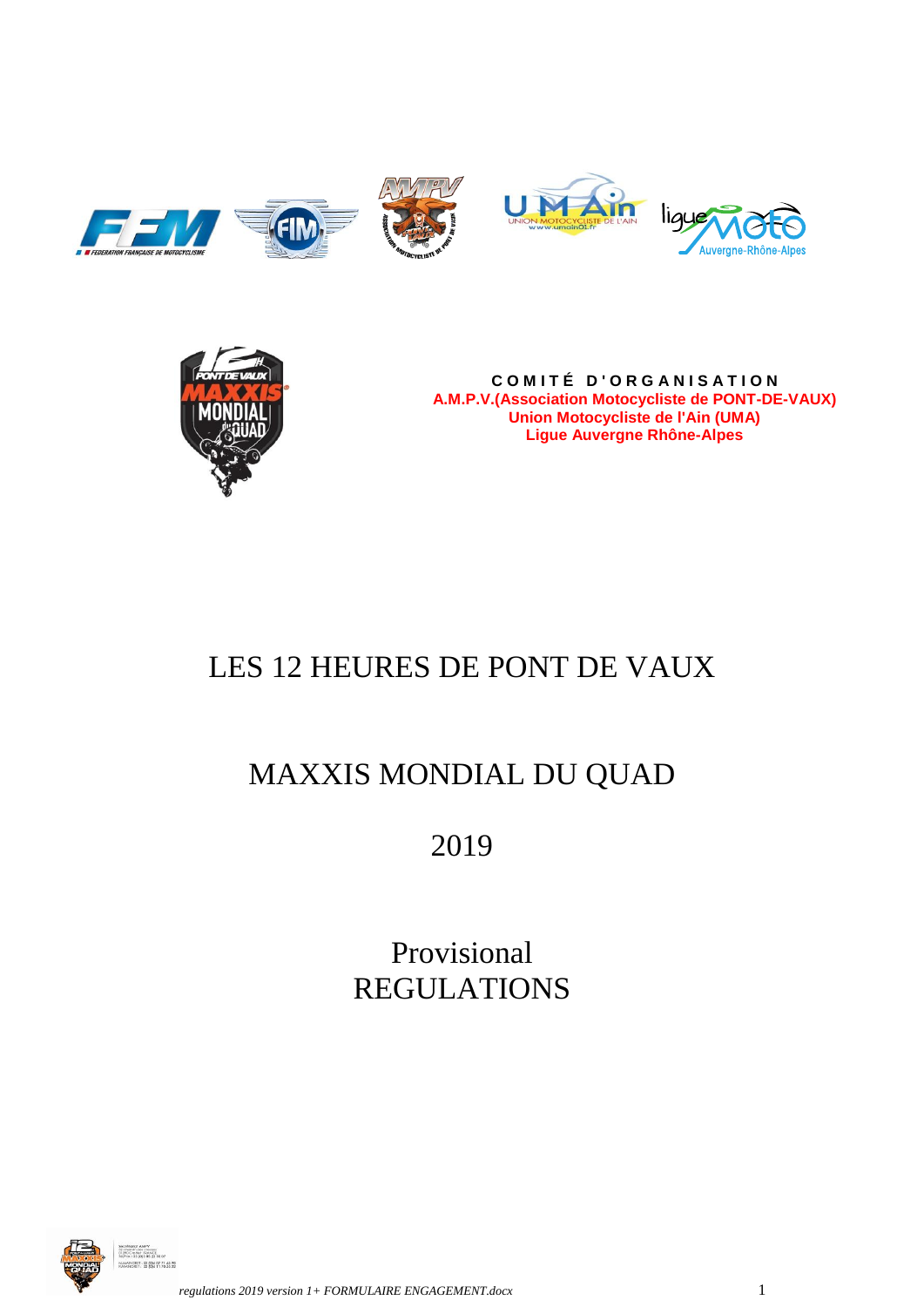# Contents page

| -0                                                                                |  |
|-----------------------------------------------------------------------------------|--|
|                                                                                   |  |
| 3                                                                                 |  |
|                                                                                   |  |
| Article 4<br>3                                                                    |  |
| Article 5<br>3                                                                    |  |
| Article 6                                                                         |  |
| Article 7<br>4                                                                    |  |
| Article 8                                                                         |  |
| 4                                                                                 |  |
| 4                                                                                 |  |
|                                                                                   |  |
| 5                                                                                 |  |
| 5                                                                                 |  |
|                                                                                   |  |
| 5                                                                                 |  |
|                                                                                   |  |
|                                                                                   |  |
|                                                                                   |  |
| 6                                                                                 |  |
| 6                                                                                 |  |
|                                                                                   |  |
| 6                                                                                 |  |
| 7                                                                                 |  |
|                                                                                   |  |
|                                                                                   |  |
| Article 20<br>7                                                                   |  |
| Article 21<br>7                                                                   |  |
| Article 22                                                                        |  |
| Article 23                                                                        |  |
| Article 24<br>7                                                                   |  |
| Article 25<br>7                                                                   |  |
| Article 26                                                                        |  |
| Article 27                                                                        |  |
| Article 28<br>7                                                                   |  |
| Neutralization of the race for reasons of security, safety car<br>Article 29<br>7 |  |
| Article 30<br>8                                                                   |  |
| Article 31<br>8                                                                   |  |
| Article 32<br>8                                                                   |  |
| Article 33<br>8                                                                   |  |
| Article 34<br>8                                                                   |  |
| Article 35<br>8                                                                   |  |
| Article 36<br>9                                                                   |  |
| Article 37<br>9                                                                   |  |
| Article 38<br>9                                                                   |  |
| Article 39<br>10                                                                  |  |
| Article 40<br>10                                                                  |  |
| Article 41<br>11                                                                  |  |
| 12<br>Annexe 1                                                                    |  |
| Annexe 2<br>12                                                                    |  |
|                                                                                   |  |

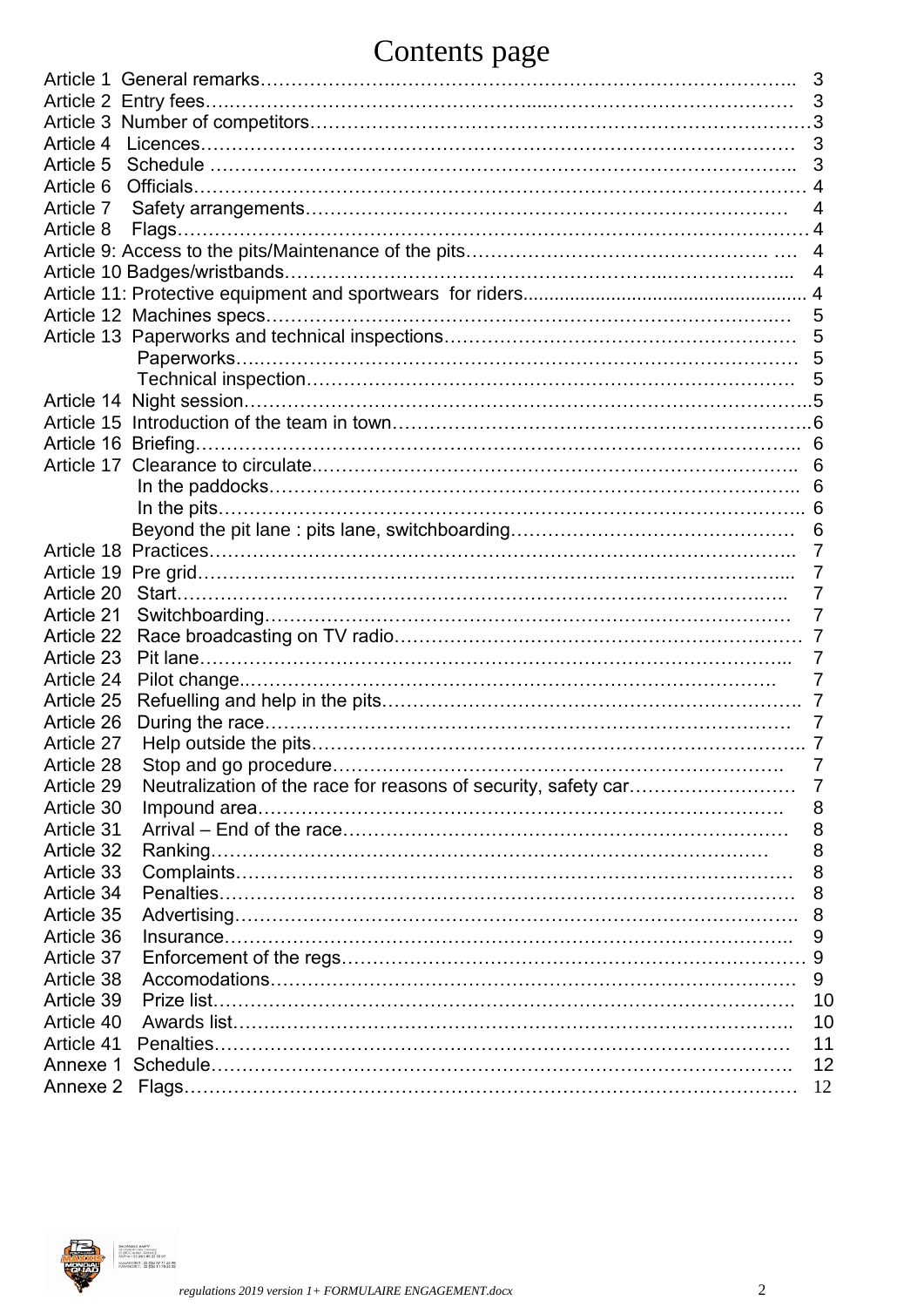# **ARTICLE 1: GENERAL REMARKS**

The Association Motocycliste de PONT-DE-VAUX (Club FFM N°C3139) and the Union Motocycliste de l'Ain are organizing the 32<sup>no</sup> edition of " - 12 Heures de Pont-de-Vaux - Maxxis Mondial du Quad" on **August 22, 23, 24 & 25 2019.** The race consists in 4 sessions. Teams will be made up of two or three riders and will ride only one quad of engine capacity at least 240cc and not exceeding 1000cc. The race is registered as an international race on the FIM # **IMN** and FFM #309 (to follow) calendars.

The race is defined by these regulations, the national rules of the FFM and the FIM regulations.

The track is about 4.1 kilometres. The width of the track will range from 24 to 36 feet (8 metres to 12 meters),

The maximum number of teams is limited to 111.

"The 12 Heures de Pont-de-Vaux " is an invitation race.

### **ARTICLE 2: ENTRY FEES (bibs included)**

**NOTE: The first entries will be the last one to pass the paperworks and technical check. Indeed the date of receipt of your entry and entry fees will determine your time of checking, the last entries received will be the first to be convened.**

# **"SPECIAL CHRISTMAS DEAL" "Gift idea": 900€ until January 15, 2019. (930€ payment by SWIFT)**

**Application fees are: payment by CB 1035 € until February 15, 2019 / 1235€ from February 16 to May 16, 2019 / 1335 € after May 16, 2019.**

**Payment by SWIFT 1065 € until February 15, 2019 / 1265€ from February 16 to May 16, 2019 / 1365 € after May 16, 2019.**

**IMPORTANT :** Payments for the race must **ONLY** be made by CB or by SWIFT bank transfer for non French competitors, please find hereafter our bank details, in this case **30€ will be added for the bank charges** :

| <b>BANK NAME</b>                        | <b>BANK ADDRESS</b>      | <b>ACCOUNT NAME</b> |
|-----------------------------------------|--------------------------|---------------------|
|                                         |                          |                     |
| CIC Lyonnaise de Banque                 | LB PONT DE VAUX          | AMPV                |
| IBAN: FR76 1009 6182 0300 0147 5830 145 | SHIFT CODE/BIC: CMCIFRPP |                     |

**AMPV will only accept payments from only one payer per team and this payer must carry out all payment transactions. The confirmation of the entry will be sent from the 2nd week of July. In case of withdrawal before August 1st 2019 only 50% will be reimbursed, after this date the entry fees won't be refundable.** 

**A copy of the transfer order must be sent to AMPV to guarantee your registration in the race. Any entry without payment will not be taken into account by the committee.** Entries will have to be sent to

# AMPV – 52 chemin des creuses - 01290 CROTTET- France

If it was completely unavoidable and the race couldn't start, the organizers wouldn't be responsible and entry fees wouldn't be refundable.

#### **Article 2-1 REGISTRATION ONLINE**

Easier, faster, and safer, register now online:

- Fill in your entry form and send it to [racingmmo@aol.com](mailto:racingmmo@aol.com)

- Pay your entry by credit card directly on<https://www.apayer.fr/AMPV>

In reference, don't forget to mention your race12H or Contest or Kids and the name of the rider #1

# **ARTICLE 3: NUMBER OF COMPETITORS**

The number of teams is set to **111 applications**. Entries will be closed as soon as they reach 111 entries, according to the date of receipt of the entry.

#### **ARTICLE 4: LICENCES**

Are authorized riders with the following licenses: national licenses from the member countries of the European Union, FFM, UE, LUE and FIM. As for the FIM licenses the "Start permission" from your federation is also required. The Day licence "Licence une épreuve LJA2" will be strictly limited according to the entries which can be available or in case of an incomplete grid (For the day licence, you need a medical certificate less than 1 year). The "Day licence" form can be downloaded on <http://www.ffmoto.org/journee-licence>

Riders must be over 15. From 15 to 18 years they could only ride on a 550 cc - 2 or 4 strokes

#### **ARTICLE 5: SCHEDULE (see at the end of the document)**

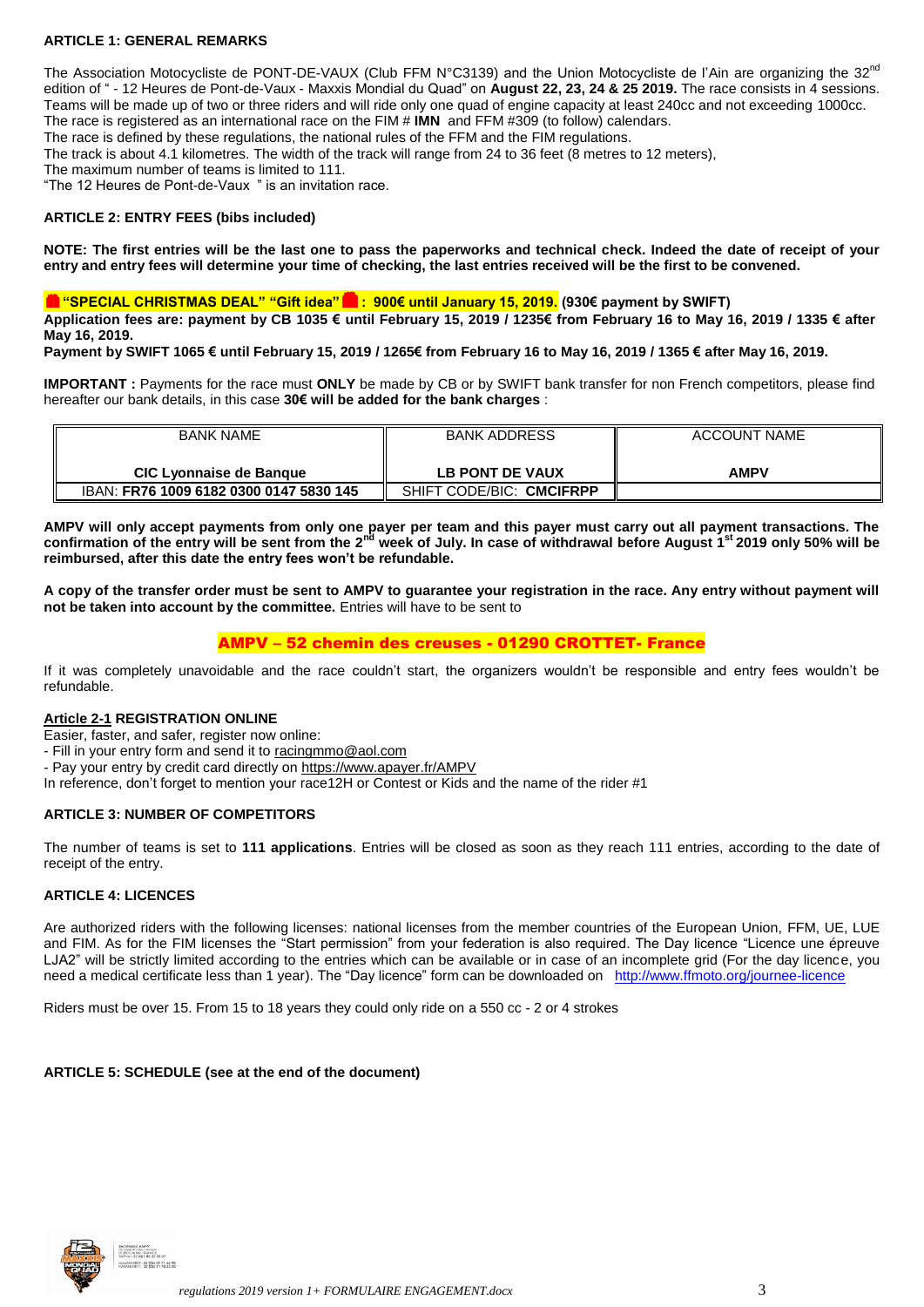# **ARTICLE 6: OFFICIALS**

| ORGANISATEUR TECHNIQUE:      | Rodolphe MAINGRET 016212                                                |
|------------------------------|-------------------------------------------------------------------------|
| DIRECTEUR DE COURSE :        | André LIOGIER 171369                                                    |
| DIRECTEURS DE COURSE ADJOINT | Christophe COMAS 007077 / Michel BERNARD 003604                         |
| PRÉSIDENT DU JURY            |                                                                         |
| <b>COMMISSAIRES SPORTIFS</b> | Patrice CLAISSE 006838, Paul ROCHE 142107                               |
| <b>COMMISSAIRES DE ROUTE</b> | Commissaires de piste, FFM, lique Auvergre Rhône-Alpes et clubs voisins |
| <b>COMMISSAIRE TECHNIQUE</b> | Patrick THEVENARD 147505 Christian SULPICE 022644                       |
| <b>CHRONOMÉTRAGE</b>         | AFC Micro                                                               |

### **ARTICLE 7: SAFETY ARRANGEMENTS**

Animals are strictly forbidden (dogs, even guard dogs, etc…) within the circuit, paddocks, spots for riders mechanics, switchboarders and press industry representatives.

#### **ARTICLE 8: FLAGS (cf. annex #2)**

### **ARTICLE 9: ACCESS TO THE PITS/MAINTENANCE OF THE PITS**

Pits will be allocated from May 15<sup>th</sup> 2019 to July 31<sup>st</sup> 2019. The machine checked at the technical inspection is the only one authorized to be parked in the paddocks.

Upon your arrival (parc entrance), **the whole badges and the front number plate** will be given to the **team representative** (see the entry form).

The entrance to the pits will be controlled from Wednesday 21, 2019. This particular instruction is also valid for the implement of a strict respect for the use of the car stickers.

Each team will get a set area 4m wide x 18m long (72 m2) between the pit lane and the lane and a maximum of 3 badges for the vehicles authorised to station in the paddock (number of badges assigned by the organisation according to the size of the vehicles size). The vehicles with badges will have to be parked on the space without extending over the lane, the safety's lane and the other areas. No parking allowed on the strip on the right side of the lane.

Structures with one level will be authorized only on the actual pits, but no overhanging over the pit lane. You will be authorized to build a construction like scaffolding on the wall of the pit lane only after having received the authorization of a specialised expert company (Apave, Socotec, etc...). The installations for the switchboarding mustn't go over the track or the pit lane.

During the race any person wanting to go to the refuelling and/or switchboarding area will have to hold a licence called "assistant pilote" "LAP" (45€ per year), a sport licence (NCO, etc) or manager etc

NOTE: organizers are not made answerable for the person present in the refuelling and/or switchboarding area if they are not members of the organization.

#### **ARTICLE 10: BADGES/WRISTBANDS**

Teams will give a list of all the members and will send it at the same time as the entry form. We need this list for the wristbands. 1 team manager, 3 riders, 2 mechanics, 1 switch-boarder, 3 companions that is to say 10 badges. Children under 12 will obligatorily have a companion band; a total of 10 badges. Children under 4 aren't allowed in the paddock, only in the P1. Extra passes will be on sale at the paperwork, only 3 extra passes per team.

Badges and stickers are only for aid. In case of fraud, a penalty will be applied see Article 41. The other vehicles will have to be parked in the P1, 2 per team at a maximum. A place will be allocated to park the non used trailers. They are under the responsibility of the teams.

The competitors have to respect the environmental rules set up by the organisers and according the FFM regs. **The pit has to be tidy. A 50 € deposit will be required to be sure that the pit will be cleaned.**

#### **ARTICLE 11: PROTECTIVE EQUIPMENT AND SPORTWEARS FOR RIDERS**

#### **Article 11-1: Sportwear**

During the race the riders have to wear a shock proof Crossman or enduro gear, the trunk as well as the arms are entirely covered, trousers and gloves made in strong materials and leather or equivalent material boots up to the knees.

Chest and back protector: EC standard and FFM label are obligatory. For the protectors without the FFM label:

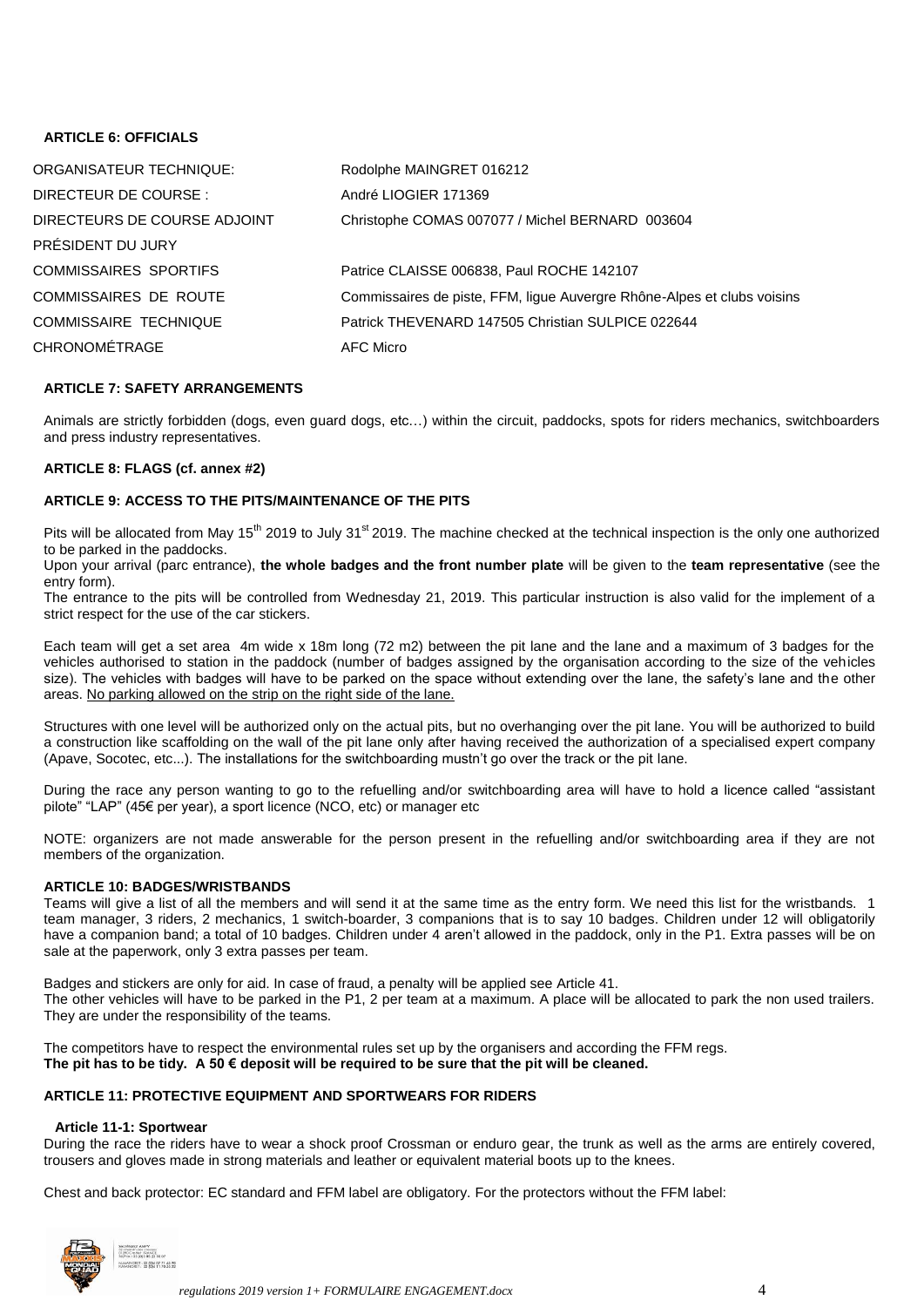- A back protector standards EN 1621-2 Is mandatory.
- Chest protector standard EN 14021 is heartily recommended.
- Complete jacket (chest and back protector): The EN 1621-2 is compulsory and the EN 14021 heartily recommended

#### *Article 11-2: Helmet*

During the race an approved safety helmet is compulsory. It has to be properly tied, well fitted and in good condition. It has to be tied with a chin strap. All the helmets have to be certified to demanding international official standards: FIM, Europa,/ECE 22/05, Great Britain, BSA, and B, USA, SNELL + 2010 or Japan JLS T8133 2007. Prominent objects are forbidden: light, camera, etc. Helmet spoilers are forbidden, except helmet originally approved with this spoiler

For eyes protection, glasses, protection glasses as well as visor are authorized. Eyes protection and glasses have to be unbreakable. The visors can't be an integral part of the helmet.

Retro-reflective stickers (5 square centimetres) are mandatory on back and sides.

#### **Article 12: MACHINES SPECS**

The front plate supplied by the organization (28x23cm) will have to be set up. The front plate has to be fixed. The place is on the fairing and not on the front bumper. The number plate is mandatory from the start to the end of the race. Rear plate made of a flexible assembly and carried out in a non rigid material, metal prohibited for reason of safety in the event of fall. Numbers are black on white and readable. The numbers will be fixed on the left and right sides (white adhesive background reflectors).



For the first 30 numbers, the race number will be allocated according to the place reached at the previous year final ranking, as far as possible. The organisation is the decision maker for the allocation of the numbers.

The chain transmission must be equipped with a device protecting the crown gear and the disk brake. A front and a rear bumper will be put in. The ends must be rounded off, the diameter is 15mm minimum. Overall width must not exceed 1300 mm. Nerf bars with no rough edges will be put in on each side. They will be made of webbing on the front/rear footrest (see FFM Elite and AMA regulations) fixed on the protection bars pipe in order to prevent the pilot's foot from touching the ground.

A pad must be fitted on the cross bar. Handlebars without cross bar must be equipped with a pad put on the middle of the handlebar. It will recover the flange of the handlebar.

A solid material or rubber will blocked the ends of the handlebar.

- Sprocket compulsory
- Case saver for chain is compulsory
- Cross front bumper is forbidden
- Chain saver and sprocket are authorized

Particular requirements for lighting: for the night heat, the quad will be equipped with a front headlight and a no twinkling built-in rear light. The lights will be in good working order. The rear light is obligatory red and visible under a safety distance no exemption could be allowed.

Onboard cameras are only for the organization. Studded tyres are forbidden.

#### **Mondial class**: Tanks are 22 litres at the most.

**Cross country class:** four-wheel drive with independent transmission. The fuel tank capacity is free

**PDVRetro Class:** 2-stroke, engine capacity over 240cc

**Vehicles authorized to take par :** QUADS : HONDA TRX 250 to 500 cc – Yamaha Banshee 350cc and over – Kawasaki Tecate 4 – EML – RST – Suzuki LT 250/500 cc quadracer and quadzilla – VLS – EXY – STAR TRACK – proto 2-stroke that took part to the 12 **Hours** 

Reminder: both machine and material are under their responsibility during the event. So they continuously have to watch them. Under no circumstances they could put forward the responsibility of the promoters in case of theft or damages.

#### **ARTICLE 13 : PAPERWORKS AND TECHNICAL INSPECTIONS**

All the administrative concerning the teams and the technical controls will be on August Thursday 22, 2019 from 8:00 to 19:00 at the circuit. The riders have to be present at the paperworks at the time written on the confirmation. Any team with more than 2 minutes late regarding her notification will be penalised.

# Article 13-1: PAPERWORKS

The riders will have to show

- Their entry confirmation
- Their license
- Their identity card
- 250  $\epsilon$  as a deposit are required to get the transmitter.
- The deposit won't be refunded if the transmitter is lost, Furthermore they have to be cleaned before being given back.
- Any Foreign riders will have to show their riders licence, and their federation start permission.

After the paperworks, riders have to show their bike at the technical inspection .

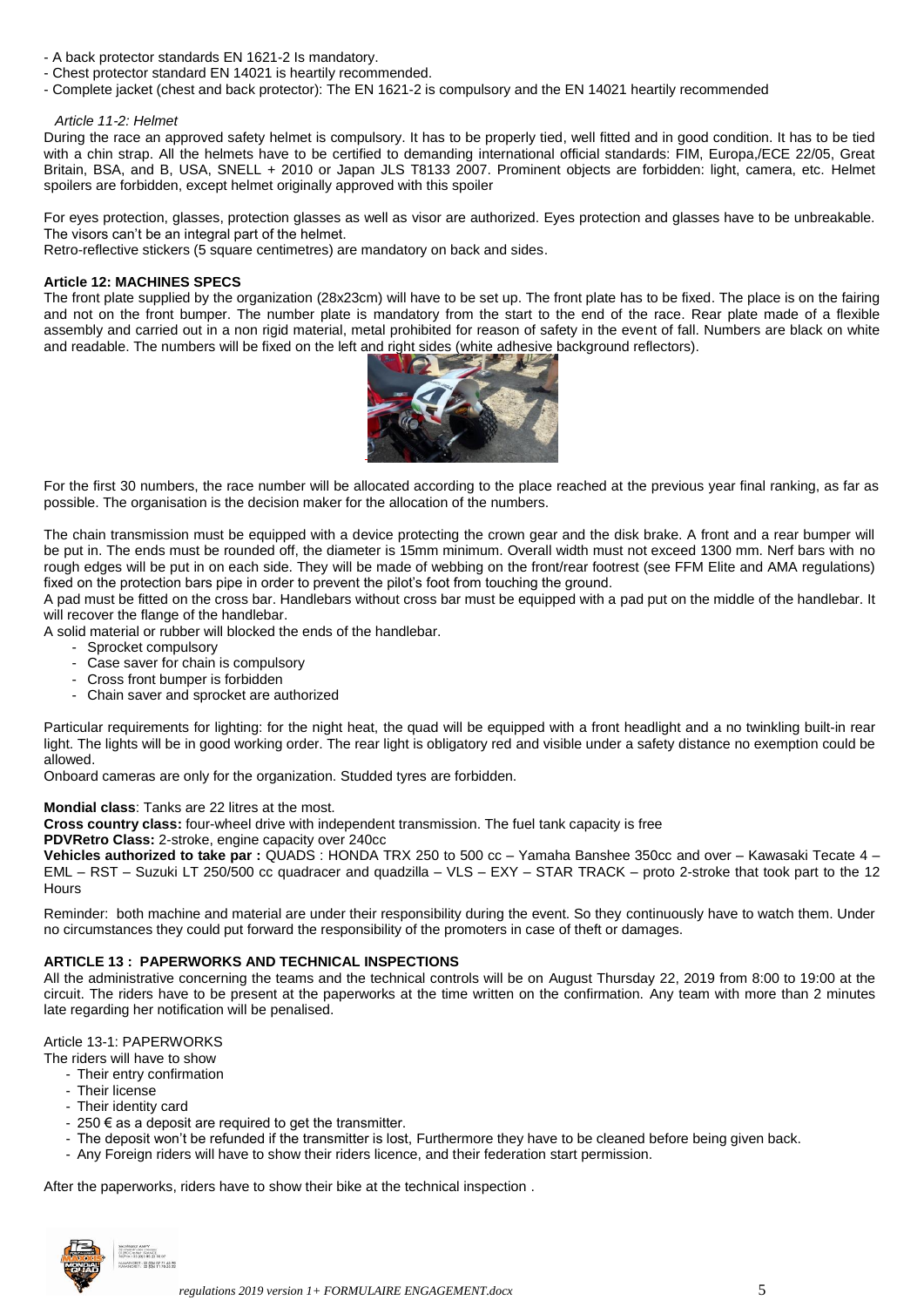# **Article 13-2 TECHNICAL INSPECTION**

The quads must be cleaned and paint markings from previous races will be removed.

The frame will be sealed with a number on the inside.

The lights, the kill-switch and the fitting of the front plate will be checked at the technical controls. Front and rear lights must function simultaneously

According to the F.I.M. and FFM standards sound level is limited to **110 decibels at a maximum 2 metres distance.** 3 additional silencers at a maximum can be controlled and marked at the technical control. Any change of silencer has to be made with a silencer controlled and marked at the technical controls.

### **Quick manual refuelling system with a manual valve**

An extinguisher 6kg approved for hydrocarbon fire will be put at the refuelling place of the machine. Water type extinguisher are forbidden. It will be checked and marked.

### **ARTICLE 14: NIGHT SESSION**

As soon as the race director gives the order and during the whole night session the front and rear lights have to be lighted. The non flashing rear red light is clearly visible. (LED is recommended)

### **ARTICLE 15: INTRODUCTION OF THE TEAMS IN TOWN**

At the end of the technical inspection, awaiting the presentation, the machines will be parked under the responsibility of the teams. After the controls, every half an hour a string of quads (10 machines) will be at your disposal at the entry of the quad park in order to take pilots and their quad to the town. Quads will be systematically managed by the organization 4x4 cars. Anyone riding his quad to go to the town, out of the convoy, will be punished by the gendarmerie or the organization (article 41). Non street legal Atving into the city of Pont de Vaux is strictly prohibited. **All the riders** will have to be present on Thursday in Pont de Vaux. The **race suit** and **helmet** are compulsory and they will participate to the presentation of the teams to the public, in a decreasing order of the number from 19:00 to 22:00.. At the paperwork the notification with the time of presentation will be given to the riders. **The helmet is compulsory** from the exit of the podium until the return by the convoy. **Taking part to the parade is compulsory** and **the return to the circuit will be in convoy as scheduled by the organization.** 

### **ARTICLE 16 BRIEFING**

All the riders have to attend the briefing. It is mandatory. Attendance will be controlled. (See annex 1)

# **ARTICLE 17: CLEARANCE TO CIRCULATE**

Apart from quads taking part to the race the only persons authorized to circulate during the race are as follows:

Article 17-1 IN THE PADDOCKS Are authorized the persons with badges/bands. Vehicles with stickers

Article 17-2 IN THE PITS 1 team manager, 3 riders, 2 mechanics, 1 switchboarder No vehicle. Pedestrian traffic only

BEYOND THE PIT LANE: PIT LANE, SWITCHBOARDING Only the persons with bands "riders", "switchboarders", "team managers" are authorized to enter there. Vehicles are forbidden, only moving on foot is allowed

#### **WARNING: For insurance purpose, no one else than the rider can wear the bib. Bib is not a jacket.**

#### **ARTICLE 18: PRACTICES**

Free and timed practices see schedule annexe 1.

The use of a spare quad is strictly prohibited. The practices have to be raced with the quad checked and authorized at the technical control (see article 14 pit).

At the end of practices, please use the area on the back side of the safety lane to wash your quads.

#### **ARTICLE 19: PRE GRID**

According to the results of the timed laps the riders will have to go to the start grid 45 minutes before the first round starts.

By order of the marshalls, for the 2<sup>nd</sup> and 3<sup>rd</sup> rounds, the quads will get out one-by-one from the impound area. So they will be parked at an angle to the pit in the order of the grid. The places are the same for the three rounds.

**Any trick (pin, matchstick, plastic) to set up the kill switch is strictly forbidden and punished.**

No mechanical help, refuelling or other assistance will be permitted during the pre-grid. **Therefore, only one rider with a bib besides the rider taking the start will be authorized in the starting area. The switch-boarders will have to stay behind the wall separating the track from the pits. IT IS STRICTLY PROHIBITED TO STAND ON OR TO SIT ASTRIDE THE WALL (article 41)**

#### **ARTICLE 20: START**

After the boards 30s/5s when the flag is lowered by the race director, the riders will first run across the track towards their quads. They will **first connect their kill-switches** and then only start their engine. Early start is penalized.

The riders will wear their sportwear and the machine will be the same as the one checked at the technical inspection otherwise they couldn't start.

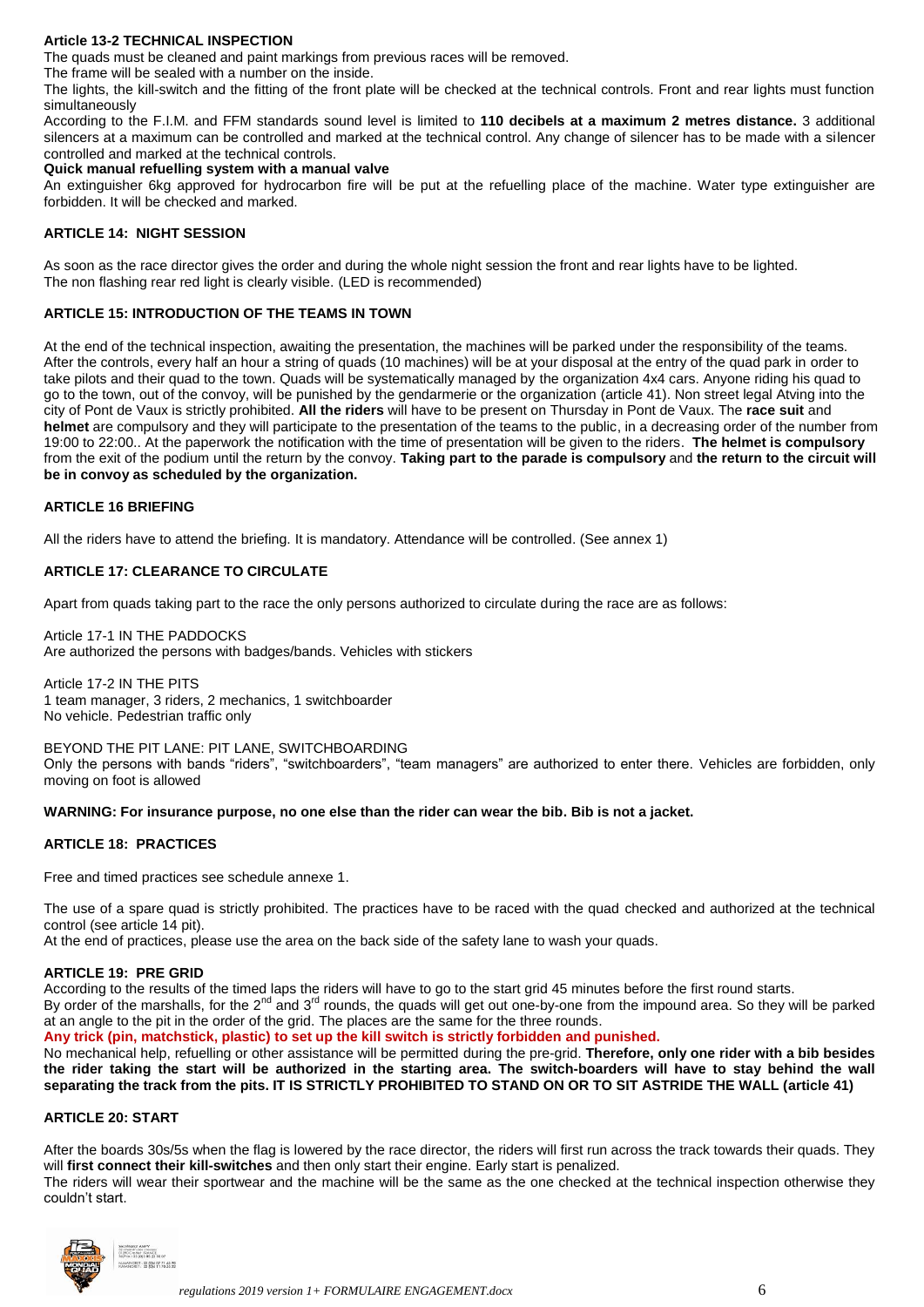WARNING: push starting is totally prohibited under penalty. But one minute after the start, the race director will give the authorization. He will wave about the green flag. The pilot could be helped only by one or two of his teammate. In the event of a strong rain, the start could be given under Safety car by the organisation. Using the protective straw placed nearby the start is strictly forbidden.

### **ARTICLE 21: SWITCHBOARDING**

The basic and essential safety orders enforce the respect of the wristbands, jackets and badges authorized to enter the switchboarding area.

The switchboarding is made from the low wall, in front of the pit. It's forbidden to go over the low wall. Wind blades or pennons will be moved if necessary.

### **ARTICLE 22: TV RADIO BROADCASTING**

During the race: you could follow the race and consult the ranking on radio 108 FM and TV frequency 69 UHF/PAL. The organization will have its own frequencies. Streaming on Facebook PDVRacing.

### **ARTICLE 23: PIT LANE**

All along the pit lane, the speed limit is 20km/h at a maximum. Stopping on the pit lane or blocking it is forbidden. If access to track is denied by marshall, going back to the pits is only possible by the lane at the junction of the safety lane behind the pits.

#### **ARTICLE 24: PILOT CHANGE**

Any pilot change will be in the pits, out of the deceleration stretch and engine turned off.

#### **ARTICLE 25: REFUELLING AND TECHNICAL AID IN THE PITS**

Using an environmental mat (FFM standards) and a 5 litre bucket of absorbent product is mandatory in the refuelling area. An extinguisher 6kg approved for hydrocarbon fire will be put at the refuelling place of the machine. Water type extinguishers are forbidden. The standard commercial lead-free fuel bio energy included is the ONLY ONE ALLOWED. The stock of fuel allowed in the pits will never exceed 20 litres. The remainder of the fuel will be stocked in specific storage area: 3 secured areas are especially set for this. **Refuelling is exclusively made in the pits and engine turned off**. Only quick fill system is allowed (removable manual appliance with manual valve etc...). Derrick system is forbidden as well as jerrican or can with funnel.

One member of the team wearing the appropriate garment will be ready to help with the extinguisher. The person in charge of refuelling will wear long sleeves and pant legs cotton clothing, helmet with visor, goggles and gloves (protection suit like Nomex is recommended)

Any mechanical intervention other than the refuelling must be done in the stand and apart from the zone of refuelling. Welding are prohibited in the pits, a special area will be provided behind the pits.

All parts except the frame could be replaced.

#### **ARTICLE 26: DURING THE RACE**

The rider, the machine and the transmitter form an indivisible whole.

Any change of machine is prohibited. Radio contacts with the pits are forbidden.

Throughout the race all quads may be controlled at any time to check that neither quad nor marked parts have been replaced.

Throughout the race, if a quad is too noisy it will be offside the round and a marshall will allow it take the start of the next round if the quad complies with the standard.

Any quad with a headlight or rear light failure or even a partial failure or not in conformity with the technical standards of the F.I.M. and F.F.M. will have to be stopped immediately and repaired. The quad could start as soon as the light is repaired article 41.

Any riders without bibs or with a bib unfastened, with the sponsors' name or logo hidden have to stop immediately in their pit art 41.

The sportwear protects the rider. Sleeves cover completely the arms.

At the end of the race the marshalls will check to prevent from any irregularity.

# **ARTICLE 27: HELP OUTSIDE THE PITS**

Any rider being brought to a standstill (eg: stalled engine) has to move off his quad in order to clear the track.Only the rider is allowed to repair under the control of the road marshall. Mechanics couldn't help. Mechanics, assistance or help are forbidden outside the pits, Fast and temporary repairs (spark-plugs, chain, etc) can be done on a safe part on the side of the track and under a marshal protection, on condition that the quad is well parked and isn't dangerous for the safety of the other riders. The riders must do their own repairs, only tools and parts may be given to them by their assistance.

In case of breakdown, the rider could ask the race direction to get a tow for his quad. The closest track marshall will order for the official towing quad. This procedure will automatically penalize the team. The towing with any other quad or vehicle is strictly forbidden.

Cutting across the track is forbidden. During the race any rider going back to the paddocks will be considered as a failure to contest.

#### **ARTCILE 28: PROCEDURE STOP AND GO**

A special area for Stop and Go will be built on the left side of the track after the timing post.

A timekeeper is in charge of stopping, timing and start under the responsibility of the race director

I – Infraction report: The STOP AND GO board and the rider's number are shown. The rider has to stop at the next lap at the STOP AND GO area, at the most after 3 laps.

II – If the rider doesn't stop after 3 laps, a black flag with the number are shown. He has to stop immediately and the penalty is doubled.

III – In case the rider doesn't stop : he will be expelled from the round

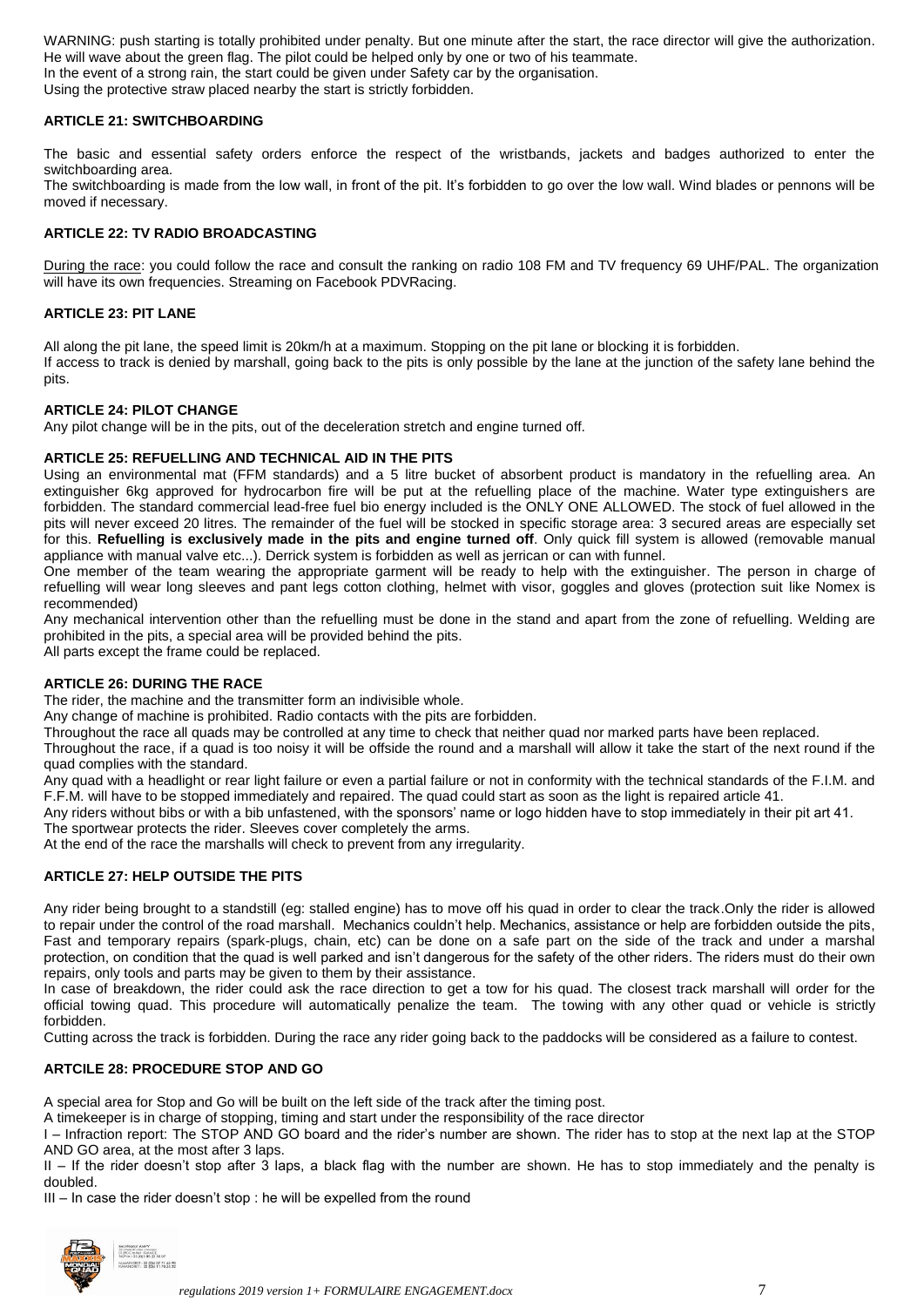# **ARTICLE 29: NEUTRALISATION OF THE RACE FOR SAFETY REASON, SAFETY CAR**

In case an incident occurs during the race (weather conditions or any other event) committing the security of the race, the race director could decide to neutralize it under the Safety car rule and will show "SC" Safety car board.

In this case, a car specially equipped with orange flashing light will immediately come out. It will be driven with a moderate speed. The yellow flag is shown at the look at posts, the riders catching up the safety car stay behind it in single file, passing the safety car is forbidden.

During the time of neutralization, a board "SC" "Safety car" will be put at the exit of the timing post to inform the riders. During the neutralization of the race, mechanical intervention and refuelling are authorized. Going back to the track will be done as follows: the exit of the pits will remain open 30 seconds after the safety car. When the race director calls back the "safety car", it switches on its blue light, Overtaking are still forbidden until the Safety car leaves the track and returns to its post, at the exit of the timing post. The track is free again and the exit from the pit lane is open again. The park of the Safety car is signposted by yellow reflecting boards SAFETY CAR is perfectly readable.

Each lap made during the "Safety car" intervention counts for a lap.

# **ARTICLE 30 IMPOUND AREA**

At the end of the first 3 rounds, the quads are immediately parked in the impound area. Only one rider could come in.

Only one rider wearing the bib can get to the impound area.

Between each round and the start of the following round no mechanics is authorized even refuelling.

The rider taking the start of the following round, wearing his bib will get his quad to put it on the starting line.

When the chequered flag is down on the first, a marshall will immediately take the machines brought at a standstill in the pits for reasons of mechanics or any other, with all the parts to the impound area. All the operations including repairing on workbench will be stopped. The marshall takes one of the riders with his full quad to the impound area. The quad could go out from the impound area during the grid and will stay at the entrance of the pit lane immobilized by a marshall. As soon as the round starts, the team could get to the pit.

If one of the riders were injured during the last lap and couldn't take his quad back to the impound area, one of the other two riders could go to collect it with a marshall and park it in the impound area.

Guards are watching the impound area during the neutralization.

# **ARTICLE 31: FINISH – END OF THE RACE**

For each of the 4 rounds, finishes will be in front of the timing post and the chequered flag will be waved about up the straight line of the pits.

After the chequered flag, all the riders will have to slow down.

For the first 3 rounds, the riders keep their respective position and follow the "Pace Car" on the track (3/4 lap) right into the impound area.

For the 4<sup>th</sup> round riders keep their respective position and follow the "Pace Car" on the track (3/4 lap) right into the impound area In front of the podium. Any stop on the pit straight line is forbidden.

# **ARTICLE 32: RANKING**

The overall ranking is established at the end of the race. The overall ranking at the end of the last heat will combine the total number of laps performed during each heat.

The team who will have completed the greatest number of laps, all rounds taken into account will be declared winner of the " Maxxis 12 Heures de Pont-de-Vaux – Mondial du Quad".

In case of equality the total times to achieve the three heats will be taken into account. The arrival will be judged in accordance with the team leading the round.

In each heat if the rider passes the finish line 10 minutes after the winner of the heat, his last lap won't be take into account

**For the 1st 3 rounds, the last lap of any team crossing the finish line within the 10 minutes behind the leader team won't be taken into account.**

**Rankings of the last heat: after the chequered flag being lowered only the riders crossing the finish line within the 10 minutes will be ranked.**

# **ARTICLE 33: COMPLAINTS**

Complaints will be accepted in conformity with article 510 and following of the "Code Sportif". They will be given to the race director. All the complaints concerning the ranking will only be accepted during the race and within 30 minutes after the results of each heat being posted. After this time they won't be accepted. 75 € will be required for any complaints concerning the rankings, the amount will be refundable if the complaint is justified.

# **ARTICLE 34: PENALTIES**

The event is a sport race. Security and sportsmanship are enforcing regs which have to be understood and applied otherwise penalties will be enforced.

Any behaviour that could put other riders' life at risk or security will be penalised.

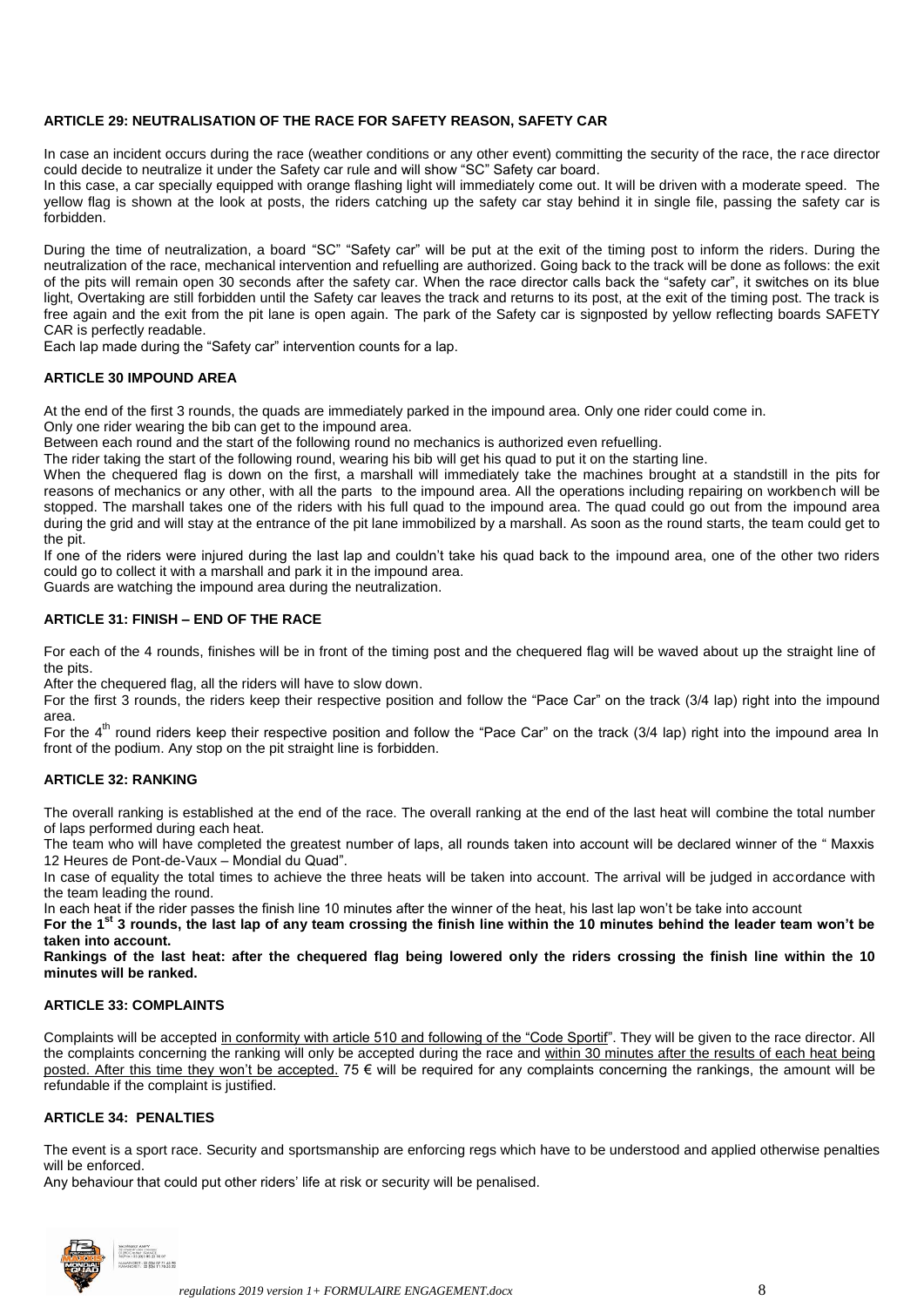According to the sport code, the jury could take sanctions: warning, disapproval, a time penalty, a fine that couldn't be over 450  $\epsilon$ , relegation, expulsion from the race, the start of proceedings.

Refer to the list of penalties.

The team are standing each other. **Any troubles caused by one or several members of the teams or any prejudicial behaviour that could disturb the race will mean exclusion from the race with immediate effect. The pilots are responsible of the behaviour of all the members of the team.**

# **ARTCICLE 35: ADVERTISING**

In accordance with law **91-32**, any advertising in favour of a mark of tobacco or alcohol is prohibited in the enclosure of the circuit.

1) All publicity or advertising or promotional action in the enclosures of the organisation or with the accesses of the circuit ( non competitor stands, competitor park, track, village, etc…) must be the subject of prior agreement with the advertising of "Mondial du quad". Any advertisement, any posting of advertising or promotional action in and on the competitor stands are formally prohibited except express agreement of the organiser.

2) The spots reserved for the competitors and assistance is placed at the disposal of the competitors and the firms in order to enable them to take part in the test under technical conditions as satisfactory as possible. This park cannot be used with purpose advertising executives, commercial or public relations, without prior agreement of the organise.

3) Any air publicity, any advertising, promotional action or of the public relations intervening in the airspace located above the circuit and the surrounding communes, are strictly prohibited except prior written agreement of the person in charge for the service publicity of "Mondial du quad" and other proper administrative authorities.

4) Wearing the bib provided by the organization is mandatory. Riders should wear their bibs during the entire event even at the podium, press meeting etc. Bibs are included in the entry fees and riders will keep them. But for their own promotion and press book riders will have the possibility to make their own bibs in conformity with the specifications (positioning and size of logos, color). However the riders will have to wear the bibs during practices and races.

#### **ARTICLE 36: INSURANCE**

The organization subscribed to an insurance policy.

**In case of accident, the transport with ambulance will be payable by the riders, the "Association Motocycliste de Pont-de-Vaux" won't take in charge of the transport with ambulance - from the track of the 12 Heures Pont-de-Vaux (01) to the hospital.**

Please note: Concerning the day licence, a foreign rider citizen of a country which does not belong to the European Union will benefit from none of the guarantees inherent in the licence, even if he is owner of a licence issued by the FFM. However at the paperworks you could subscribe a complementary corporal guarantee. In the case you don't accept to subscribe it, we would ask you a written discharge of responsibility.

### **ARTICLE 37: ENFORCEMENT OF THE REGS**

#### **Any team participating in the race will undertake herself to respect the regulations and accept all the clauses.**

Any question which is not written in these regs will be ruled by the jury according to the measures within the texts mentioned. They undertake themselves to respect all the decisions taken by the organisers and recognize the FFM sports code as the only one sports jurisdiction.

# **ARTICLE 38 : ACCOMODATIONS**

Please contact the Office du Tourisme, they will give you the list of hotels, campsite and bed & breakfast tel : 00.33.(0).3.85.30.30.02 fax : 00.33.(0).3.85.30.68.69 e-mail : [pont.de.vaux.tourism@wanadoo.fr](mailto:pont.de.vaux.tourism@wanadoo.fr) - [www.pontdevaux.com](http://www.pontdevaux.com/)

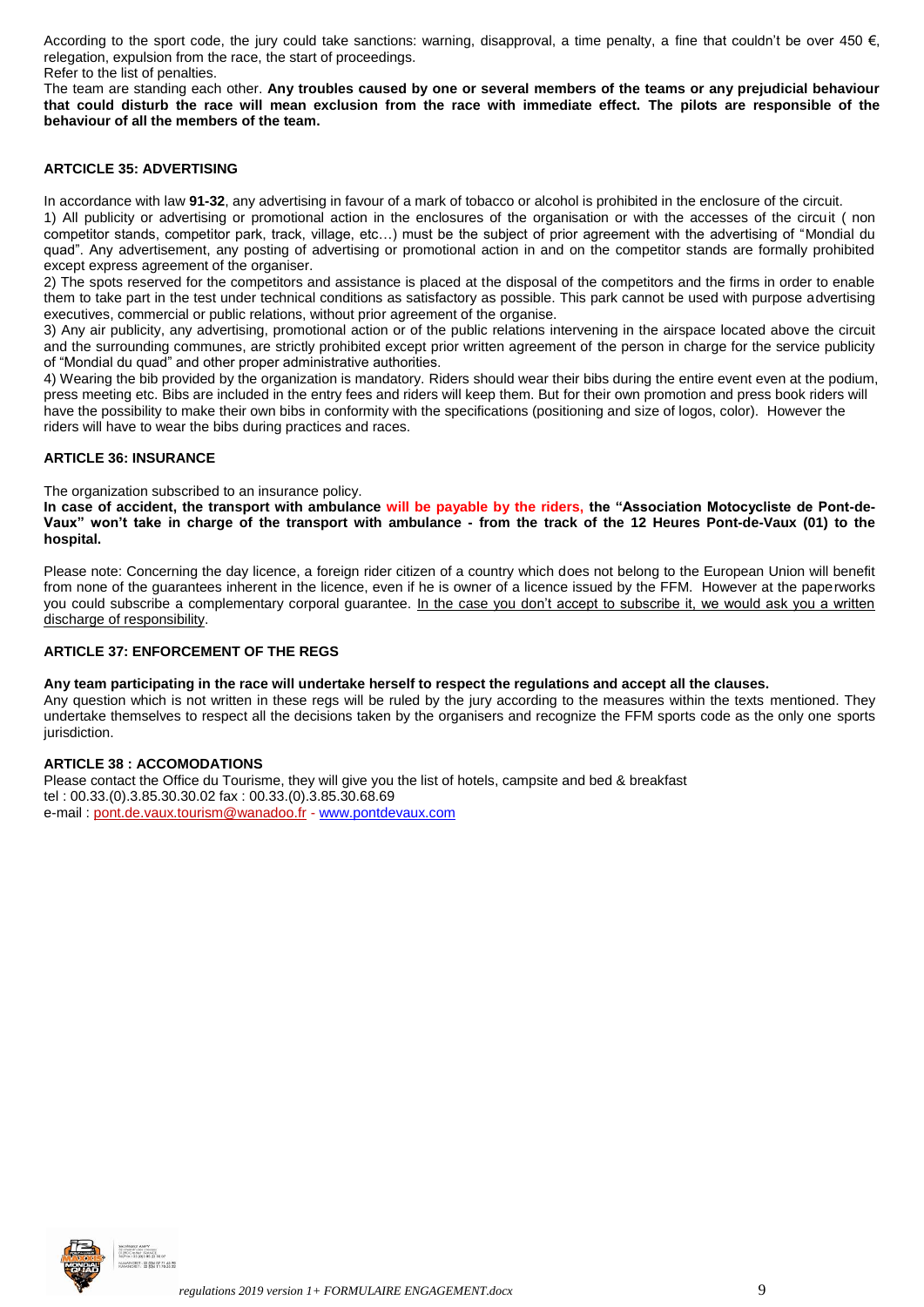#### **ARTICLE 39 . Trophies List :**

| <b>SCRATCH</b>    | 1st  | 3000€                                                                  |
|-------------------|------|------------------------------------------------------------------------|
|                   | 2nd  | 2000€                                                                  |
|                   | 3rd  | 1500€                                                                  |
|                   | 4th  | 800€                                                                   |
|                   | 5th  | 600€                                                                   |
|                   | 6th  | 400€                                                                   |
|                   | 7th  | 300€                                                                   |
|                   | 8th  | 200€                                                                   |
|                   | 9th  | 150€                                                                   |
|                   | 10th | 120€                                                                   |
|                   |      |                                                                        |
| Article 40 CUPS : |      | Best lap in race                                                       |
|                   |      | $1st$ , $2nd$ , $3rd$ 100 % Ladies team                                |
|                   |      | 1st Team 100 % under 16                                                |
|                   |      | 1 <sup>st</sup> , 2 <sup>nd</sup> , 3 <sup>rd</sup> Team living of the |

**1 st, 2nd, 3rd Cross Country**

**1st, 2nd, 3rd PDVRETRO**

#### **CALEB MOORE TROPHY:**

The trophy will reward the younger rider finishing the race on August Sunday 25 2019. In addition to the trophy, he/she will be rewarded with a set of Maxxis tyres and one Kenny outfit (jersey, trousers and gloves). Value 500€ (may not be exchanged or modified, and in no way be a financial compensation). Trophy registration is automatic.

**the department Ain** 

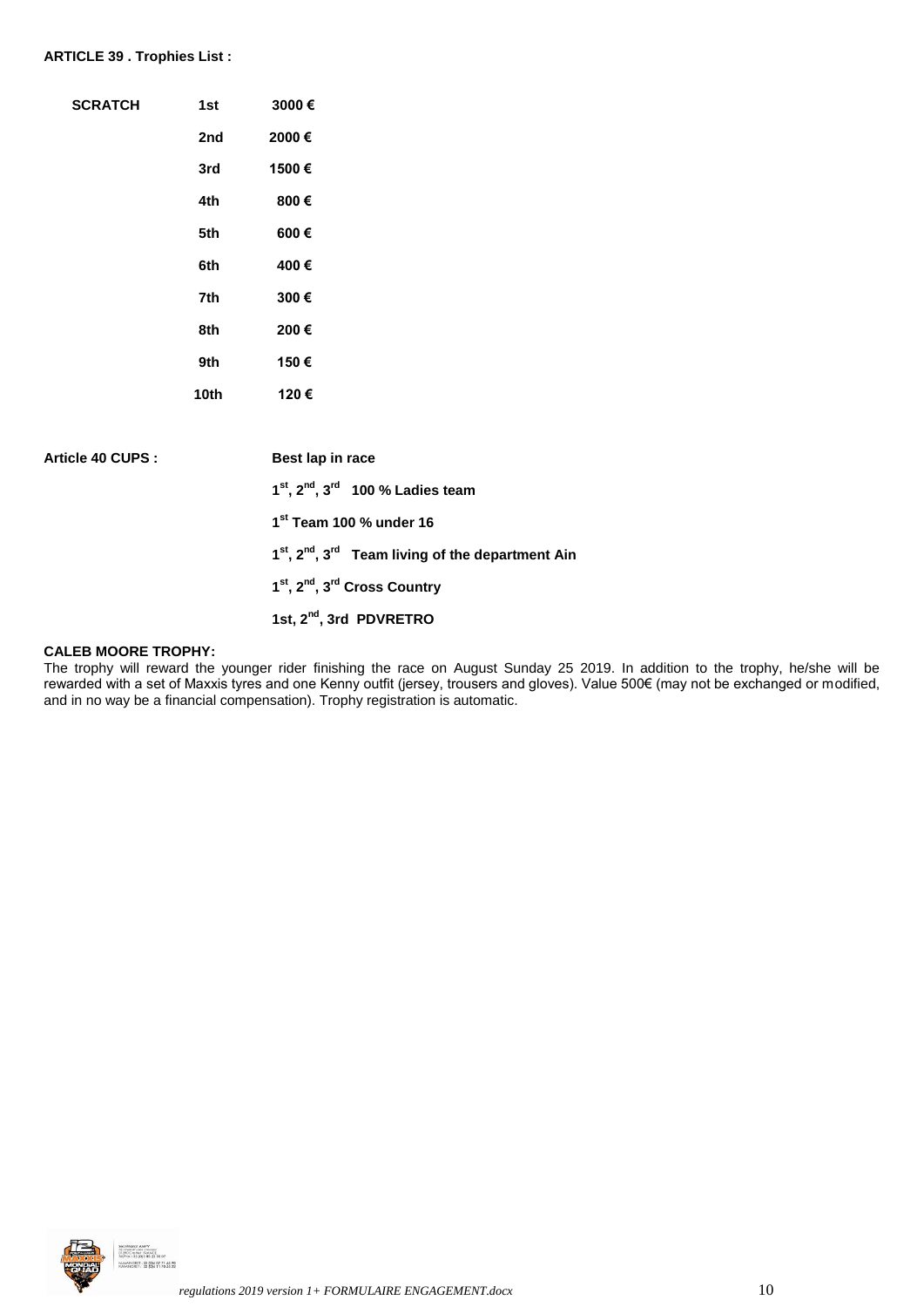# **PENALTIES A "STOP AND GO" will sanction all the time penalties**

|    | <b>TYPE OF INFRINGEMENT</b>                                                                                              | STOP & GO                                      |
|----|--------------------------------------------------------------------------------------------------------------------------|------------------------------------------------|
| 1  | Kill switch not connected at the start or in bad working order or any trick to help                                      | 3 laps to Exclusion                            |
| 2  | Any aggressive behaviour, gesture or insult toward the organization,<br>a race officer, by rider or a member of his team | 100 € + Stop and Go 3 minutes to<br>exclusion) |
| 3  | Fraudulent use of the passes and no respect of the allocation conditions<br>Fraudulent use of the car pass               | 100 € + Stop and Go 2 minutes to<br>exclusion  |
| 4  | Refuelling or mechanic between each heat                                                                                 | Stop and Go 2 minutes to exclusion             |
| 5  | Driving a pit bike or any other vehicle non authorised within the circuit                                                | Stop and Go 2 minutes to exclusion             |
| 6  | External assistance outside the pit (e.g.: change of glasses)                                                            | Stop and Go 2 minutes to exclusion             |
| 7  | No respect of the noise standards (112db at a maximum 2 meters distance).                                                | Stop and Go 2 minutes to exclusion             |
| 8  | Going back to the pits with the official towing quad                                                                     | 6 minutes                                      |
| 9  | Be more than 2 minutes behind the paperworks schedule                                                                    | Stop and Go 2 minutes                          |
| 10 | Mechanics or another team member on the start place                                                                      | Stop and Go 2 minutes                          |
| 11 | No respect of the safety rules in the pit lane/switchboarding area (welding, smokers, etc)                               | Stop and Go 2 minutes                          |
| 12 | Engine running while refuelling                                                                                          | Stop and Go 2 minutes                          |
| 13 | Excessive speed in the pits > 20km/h                                                                                     | Stop and Go 2 minutes                          |
| 14 | Anticipated start                                                                                                        | Stop and Go 2 minutes                          |
| 15 | Passing a competitor under the yellow flag                                                                               | Stop and Go 2 minutes                          |
| 16 | Passing a competitor when there is the "Safety Car"                                                                      | Stop and Go 2 minutes                          |
|    |                                                                                                                          |                                                |

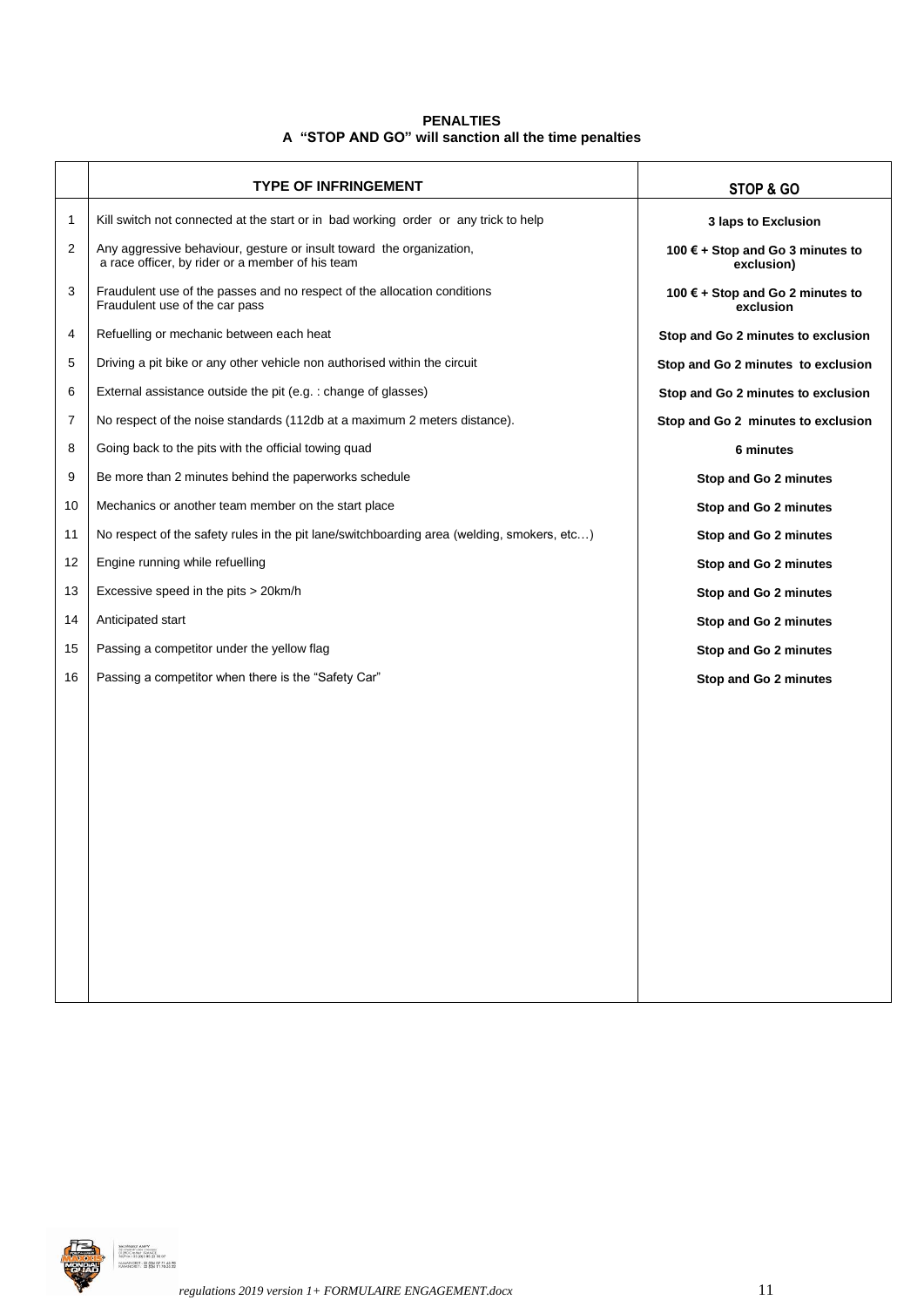| Annexe 2:         |                                                                                                                                              |
|-------------------|----------------------------------------------------------------------------------------------------------------------------------------------|
| National flag     | Start of the race                                                                                                                            |
| Green flag        | Free track                                                                                                                                   |
| Still Yellow flag | Danger, slow down and overtaking is forbidden.                                                                                               |
| Waved yellow flag | Danger is imminent, slow down and overtaking is forbidden. Jump is forbidden. The wheels of the<br>quad are well in contact with ground.     |
| White flag        | St Andrew cross – Medical assistance on the track overtaking is forbidden. Jump is forbidden. The wheels are<br>well in contact with ground. |
| Red flag          | Stop sign of the race or practice session                                                                                                    |
| Chequered flag:   | End of the race or practice session.                                                                                                         |

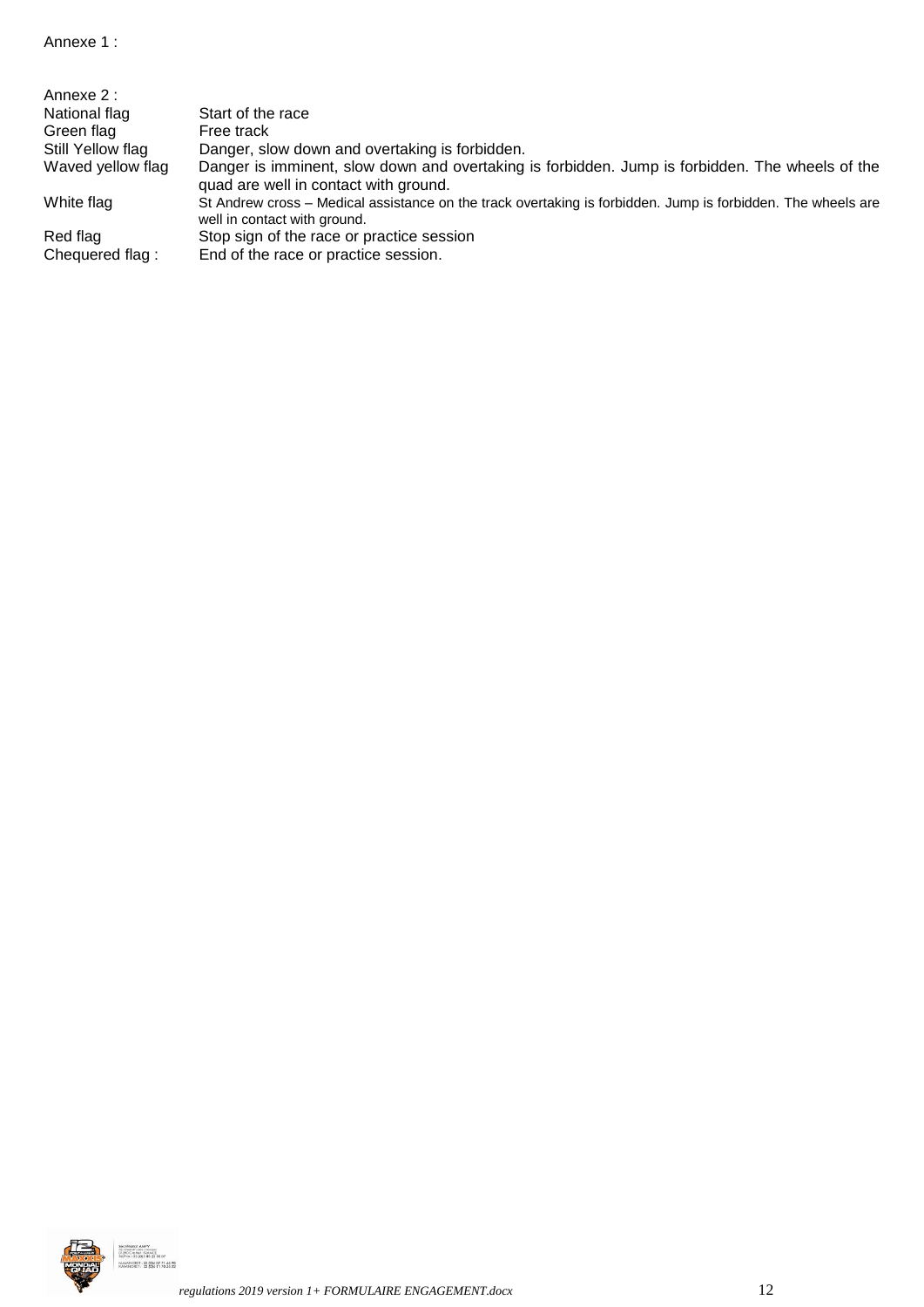# *HORAIRES PDV 2019-05 CS*

| 14/12/18   |          |             |              |       |                                     |  |
|------------|----------|-------------|--------------|-------|-------------------------------------|--|
| intervalle | durée    |             | <b>Début</b> | Fin   |                                     |  |
|            |          |             |              |       |                                     |  |
|            | 1:00:00  |             | 08:30        | 09:30 | Accueil commissaires                |  |
| 00:00      | 0:30:00  |             | 09:30        | 10:00 | <b>Briefing commissaires</b>        |  |
|            | 0:15:00  |             | 08:30        | 08:45 | <b>Briefing Kids</b>                |  |
|            | 0:45:00  |             | 08:45        | 09:30 | <b>Briefing Mondial + Contest</b>   |  |
|            | 1:00:00  |             | 09:30        | 10:30 | <b>Essais SSV</b>                   |  |
| 00:00      | 0:15:00  |             | 10:30        | 10:45 | <b>Essais Kids</b>                  |  |
| 00:15      | 1:00:00  |             | 11:00        | 12:00 | Essais Contest (Chrono 11h00/11h30) |  |
|            | 01:45:00 | 23          | 12:00        | 13:45 | <b>REPAS</b>                        |  |
| 00:15      | 0:15:00  |             | 12:15        | 12:30 | Prégrille SSV                       |  |
| 00:15      | 0:45:00  | VENDRDEDI   | 12:45        | 13:30 | 1ère manche SSV                     |  |
| 00:00      | 0:15:00  |             | 13:30        | 13:45 | Prégrille Kids Quad                 |  |
| 00:00      | 0:15:00  |             | 13:45        | 14:00 | 1ère manche Kids Quad               |  |
| 00:15      | 2:00:00  |             | 14:15        | 16:15 | Essais Mondial (Chrono 15h15/16h15) |  |
| 00:15      | 0:30:00  |             | 16:30        | 17:00 | <b>Prégrille Contest</b>            |  |
| 00:00      | 2:00:00  |             | 17:00        | 19:00 | 1ère manche Contest                 |  |
|            | 01:30:00 |             | 19:00        | 20:30 | <b>REPAS</b>                        |  |
| 00:00      | 0:15:00  |             | 19:00        | 19:15 | Prégrille SSV                       |  |
| 00:00      | 0:45:00  |             | 19:15        | 20:00 | 2ème manche SSV                     |  |
| 00:00      | 0:30:00  |             | 20:00        | 20:30 | Pré-grille Mondial                  |  |
| 00:00      | 3:00:00  |             | 20:30        | 23:30 | 1ère manche Mondial                 |  |
|            |          |             |              |       |                                     |  |
|            | 0:15:00  |             | 08:30        | 08:45 | <b>Briefing commissaires</b>        |  |
| 00:15      | 00:45:00 |             | 09:00        | 09:45 | <b>Prégrille Contest</b>            |  |
| 00:00      | 2:00:00  |             | 09:45        | 11:45 | 2ème manche Contest                 |  |
| 00:15      | 0:15:00  |             | 12:00        | 12:15 | Prégrille Kids Quad                 |  |
| 00:00      | 0:15:00  |             | 12:15        | 12:30 | 2ème manche Kids Quad               |  |
|            |          |             |              |       | <b>Remise des Prix Contest</b>      |  |
|            | 01:30:00 |             | 12:15        | 13:45 | <b>REPAS</b>                        |  |
| 01:15      | 00:45:00 |             | 13:00        | 13:45 | Pré-grille Mondial                  |  |
| 00:00      | 3:00:00  | SAMEDI 24   | 13:45        | 16:45 | 2ème manche Mondial                 |  |
| 00:15      | 0:30:00  |             | 17:00        | 17:30 | <b>Essais Defi Moto</b>             |  |
| 00:15      | 0:15:00  |             | 17:45        |       | 18:00 Prégrille SSV                 |  |
| 00:00      | 0:45:00  |             | 18:00        | 18:45 | 3ème manche SSV                     |  |
|            | 01:45:00 |             | 18:15        | 20:00 | <b>REPAS</b>                        |  |
| 00:15      | 00:45:00 |             | 19:00        | 19:45 | Pré-grille Mondial                  |  |
| 00:00      | 4:00:00  |             | 20:00        | 00:00 | <b>3ème manche Mondial</b>          |  |
|            |          |             |              |       |                                     |  |
|            | 0:15:00  |             | 08:00        | 08:15 | <b>Briefing commissaires</b>        |  |
| 00:15      | 0:30:00  |             | 08:30        | 09:00 | Prégrille Defi Moto                 |  |
|            | 3:00:00  |             | 09:00        | 12:00 | Defi Moto                           |  |
| 00:15      | 0:15:00  |             | 12:15        | 12:30 | Prégrille SSV                       |  |
| 00:00      | 0:45:00  | DIMANCHE 25 | 12:30        | 13:15 | 4ème manche SSV                     |  |
| 00:00      | 2:00:00  |             | 12:15        | 14:15 | <b>REPAS</b>                        |  |
| 00:15      | 0:15:00  |             | 13:30        | 13:45 | Prégrille Kids Quad                 |  |
|            |          |             |              |       |                                     |  |

Secrétoriot AMPV<br>52 chemin des crouses<br>01290 Crottet TRANCE<br>16//fox : 33 (0) 3 85 23 1 MANARGET : 33 (094 B7 71 65 78)<br>MANARGET : 33 (094 B7 71 65 78)<br>EMARGET : 33 (094 11 70 55 22) 18:30 Remise des Prix Kids/ Mondial/Défi/SSV

00:15 **0:30:00** 14:15 14:45 Pré-grille Mondial 00:15 | 2:00:00 | | 15:00 | 17:00 | 4ème manche Mondial

00:15 0:15:00  $\frac{1}{2}$  12:15 12:30 Prégrille SSV 00:00 0:45:00 | 9 12:30 13:15 4ème manche SSV 00:00 2:00:00 *12:15 14:15 REPAS* 00:15 0:15:00 | 13:30 13:45 Prégrille Kids Quad 00:00 | 0:15:00 | | 13:45 | 14:00 | 3ème manche Kids Quad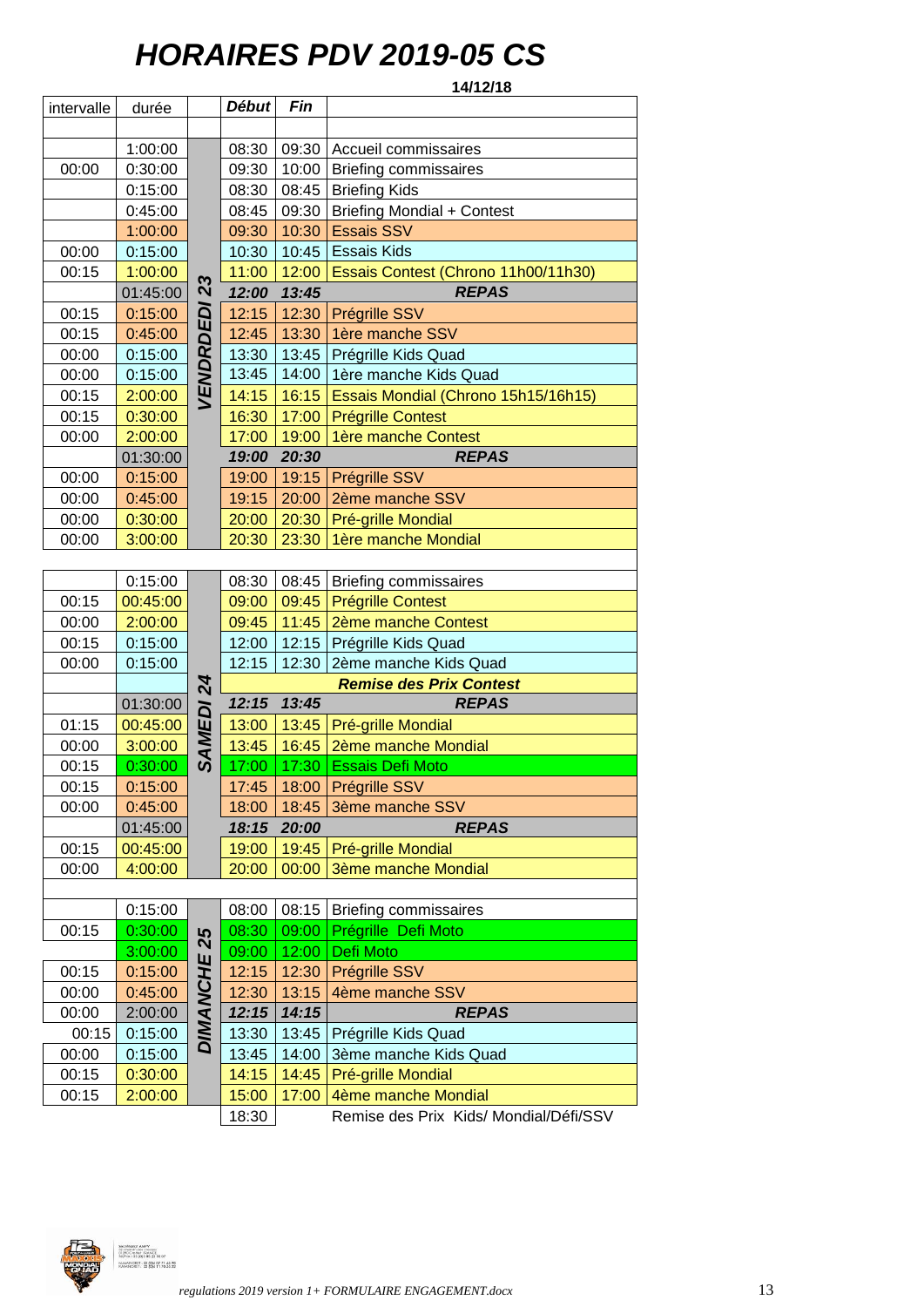

**N° de Course/Race n°**

# **FICHE D'INSCRIPTION / ENTRY FORM**

**12 Heures de Pont de Vaux - Maxxis Mondial du Quad Août/August 22, 23, 24 & 25, 2019**

**FFM #** 

# **# IMN to follow**

**N° de Stand souhaité/ Pits N°**

|                                                         | <b>TEAM MANAGER</b>      |                                |                                                                                                                              |  |  |
|---------------------------------------------------------|--------------------------|--------------------------------|------------------------------------------------------------------------------------------------------------------------------|--|--|
| <b>NOMSURNAME</b>                                       |                          |                                |                                                                                                                              |  |  |
| <b>PRENOM/FIRST NAME</b>                                |                          |                                |                                                                                                                              |  |  |
| <b>ADRESSE/ADDRESS</b>                                  |                          |                                |                                                                                                                              |  |  |
| <b>CP/Post code</b>                                     |                          |                                |                                                                                                                              |  |  |
| <b>VILLE/TOWN</b>                                       |                          |                                |                                                                                                                              |  |  |
| <b>PAYS/COUNTRY</b>                                     |                          |                                |                                                                                                                              |  |  |
| <b>TEL PORTABLE</b>                                     |                          |                                |                                                                                                                              |  |  |
| <b>EMAIL</b>                                            |                          |                                |                                                                                                                              |  |  |
|                                                         | PILOTE <sub>1</sub>      | PILOTE <sub>2</sub>            | PILOTE <sub>3</sub>                                                                                                          |  |  |
| <b>NOM/Surname</b>                                      |                          |                                |                                                                                                                              |  |  |
| <b>PRENOM/First Name</b>                                |                          |                                |                                                                                                                              |  |  |
| <b>ADRESSE/Address</b>                                  |                          |                                |                                                                                                                              |  |  |
| <b>CODE POSTAL/Post code</b>                            |                          |                                |                                                                                                                              |  |  |
| <b>VILLE/Town</b>                                       |                          |                                |                                                                                                                              |  |  |
| <b>PAYS/COUNTRY</b>                                     |                          |                                |                                                                                                                              |  |  |
| <b>TELEPHONE/Phone</b>                                  |                          |                                |                                                                                                                              |  |  |
| <b>PORTABLE/Mobile</b>                                  |                          |                                |                                                                                                                              |  |  |
| <b>FAX</b>                                              |                          |                                |                                                                                                                              |  |  |
| <b>EMAIL</b>                                            |                          |                                |                                                                                                                              |  |  |
| NE(E) LE/Date of Birth                                  |                          |                                |                                                                                                                              |  |  |
| <b>N° LICENCE</b>                                       |                          |                                |                                                                                                                              |  |  |
| Permis de Conduire / CASM n°<br><b>Driving licence</b>  |                          |                                |                                                                                                                              |  |  |
| <b>Palmarès</b>                                         |                          |                                |                                                                                                                              |  |  |
| Catégorie "CROSS COUNTRY"<br><b>Catégorie PDV RETRO</b> | $\Box$ OUI<br>$\Box$ OUI | $\square$ NON<br>$\square$ NON | Nombre de silencieux supplémentaires<br>contrôlés maximum 3/Quantity of extra<br>silencers ckecked a maximum of 3<br>$\star$ |  |  |